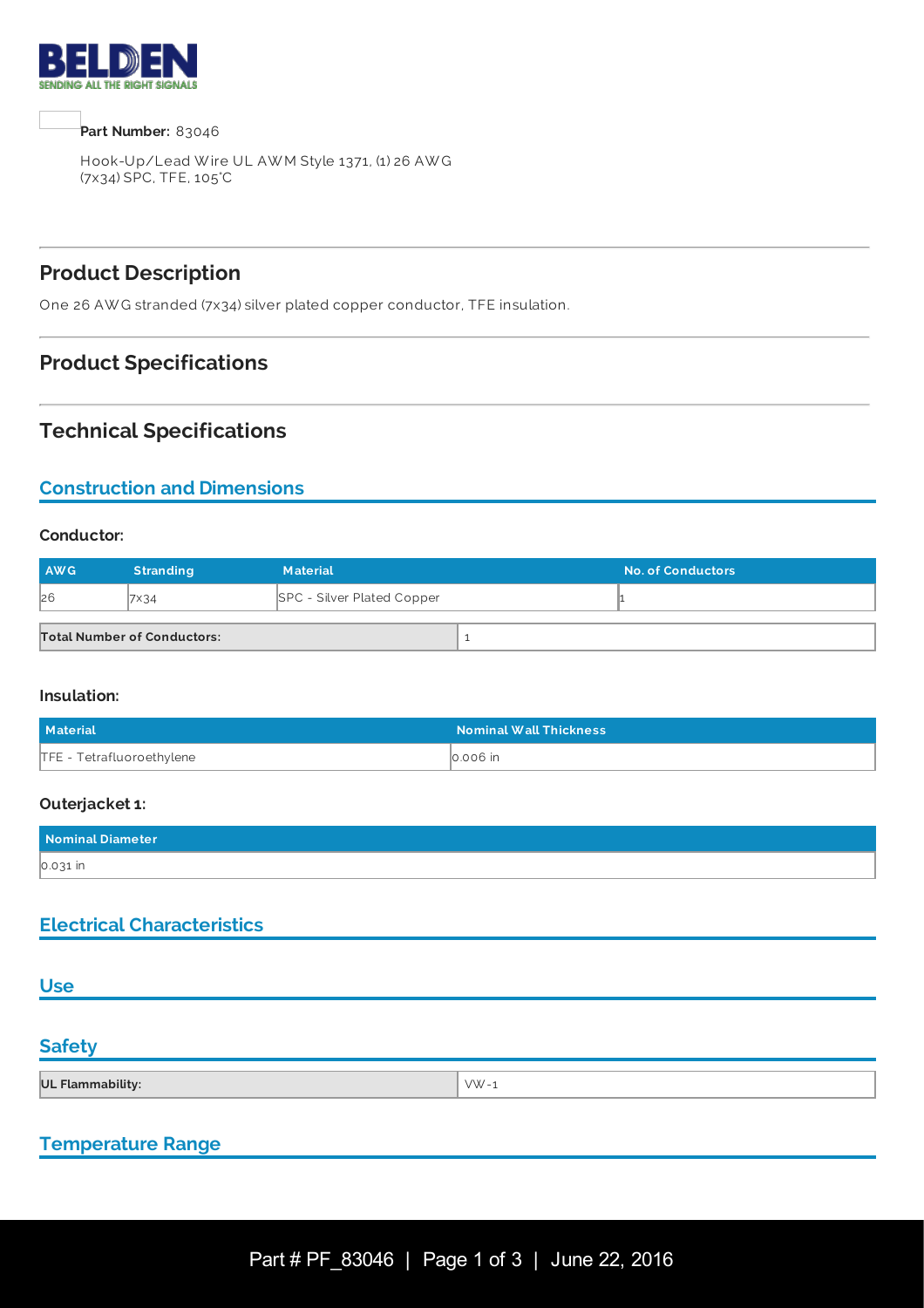# **Mechanical Characteristics**

### **Part Number**

| Plenum (Y/N): | NI. |
|---------------|-----|

#### **Standards**

| CA Prop 65 (CJ for Wire & Cable): | CA Prop 65 (CJ for Wire & Cable) |  |
|-----------------------------------|----------------------------------|--|
| MII Order #39 (China RoHS):       | MII Order #39 (China RoHS)       |  |
| <b>MIL Spec Rating:</b>           | MIL Spec Rating                  |  |
| <b>Military Specification:</b>    | Military Specification           |  |
| <b>UL Rating:</b>                 | <b>UL Rating</b>                 |  |
| <b>EU Directive Compliance:</b>   | EU Directive 2003/11/EC (BFR)    |  |
| <b>EU CE Mark:</b>                | <b>EU CE Mark</b>                |  |

### **History**

## **Product Variants**

| <b>Part Number</b> | <b>Color</b>       | <b>Put-Up Type</b> | Length  |
|--------------------|--------------------|--------------------|---------|
| 83046 0011000      | <b>BROWN</b>       | Reel               | 1000 ft |
| 83046 0021000      | <b>RED</b>         | Reel               | 1000 ft |
| 83046 0031000      | ORANGE             | Reel               | 1000 ft |
| 83046 0041000      | <b>YELLOW</b>      | Reel               | 1000 ft |
| 83046 0061000      | <b>BLUE, LIGHT</b> | Reel               | 1000 ft |
| 83046 006100       | <b>BLUE, LIGHT</b> | Reel               | 100 ft  |
| 83046 0071000      | <b>VIOLET</b>      | Reel               | 1000 ft |
| 83046 007100       | <b>VIOLET</b>      | Reel               | 100 ft  |
| 83046 0091000      | <b>WHITE</b>       | Reel               | 1000 ft |
| 83046 009100       | <b>WHITE</b>       | Reel               | 100 ft  |
| 83046 0101000      | <b>BLACK</b>       | Reel               | 1000 ft |

© 2016 Belden, Inc

All Rights Reserved.

Although Belden makes every reasonable effort to ensure their accuracy at the time of this publication, information and specifications described herein are subject to error or ornission and to change without notice, and th such information and specifications does not ensure product availability.

Belden provides the information and specifications herein on an "ASIS" basis, with no representations or warranties, whether express, statutory or implied. In no event will Belden be liable for any damages (including conse indirect, incidental, special, punitive, or exemplary damages) whatsoever, even if Belden has been advised of the possibility of such damages, whether in an action under contract, negligence or any other theory, arising ou

All sales of Belden products are subject to Belden's standard terms and conditions of sale.

Belden believes this product to be in compliance with EU RoHS (Directive 2002/95/EC, 27-Jan-2003). Material manufactured prior to the compliance date may be in stock at Belden facilities and in our Distributor?s inventory. publication. The information provided in this Product Disclosure is designed only as a general guide for the safe handling storage, and any other operation of the product itself or the one that it becomes a part of. This P individual usage of the product.